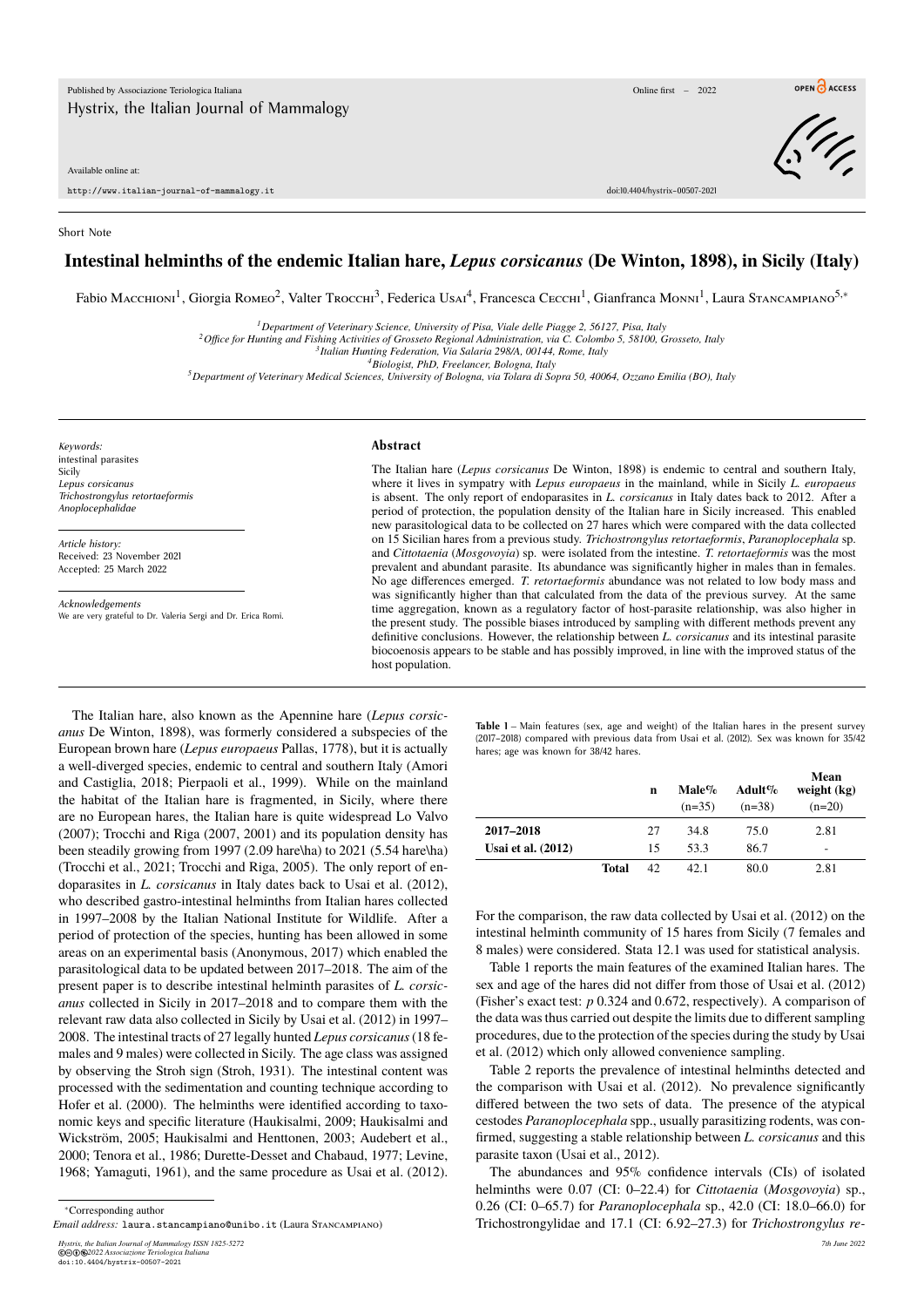**Table 2** – Prevalence (%) and 95% confidence interval (in brackets) of intestinal helminths isolated from Italian hares in the present survey (2017–2018) compared with previous data from Usai et al. (2012). The *p*-values refer to the comparison between the two surveys using Fisher's exact test; n.c.= not computable.

|                                                     | 2017-2018           | Usai et al. $(2012)$ |                 |
|-----------------------------------------------------|---------------------|----------------------|-----------------|
|                                                     | $(n=27)$            | $(n=15)$             | <i>p</i> -value |
| Cittotaenia (Mosgovoyia) sp.                        | $3.7(0-11.2)$       | 0(n.c.)              |                 |
| Paranoplocephala sp.                                | $7.4(0-17.8)$       | $6.7(0-20.1)$        |                 |
| Trichostrongylidae (total)                          | $66.7(48.0 - 85.3)$ | 93 (79.9-100)        | 0.068           |
| <i>T. retortaeformis</i> (Males) $66.7$ (48.0–85.3) |                     | $66.7(41.2 - 92.1)$  |                 |

**Table 3** – Results of the negative binomial regression evaluating the relationship between abundance of *T. retortaeformis* males and weight, age and sex of the Italian hares (n=17) examined in the present survey (2017–2018).

| <i>T. retortaeformis</i> males |        | Coefficient | 95% CI          | <i>p</i> -value |
|--------------------------------|--------|-------------|-----------------|-----------------|
| Constant                       |        | $-8.09$     | $-17.92 - 1.75$ | 0.107           |
| Sex                            | Female | Ref         |                 |                 |
|                                | Male   | 1.99        | $0.49 - 3.49$   | 0.009           |
| Age                            | Young  | Ref         |                 |                 |
|                                | Adult  | 0.89        | $-0.62 - 2.41$  | 0.245           |
| Weight                         |        | 3.20        | $-0.05 - 6.45$  | 0.054           |
|                                |        |             |                 |                 |

*tortaeformis* males. The abundances from Usai et al. (2012) were 0.0 (CI: not computable), 0.13 (CI: 0–0.40), 8.2 (CI: 1.56–14.84), 2.4 (CI: 0.68–4.12), respectively. *Trichostrongylus retortaeformis* was the only parasite species whose abundance was sufficient for statistical analyses. The analyses were performed considering only *T. retortaeformis* males, as females are impossible to differentiate from other species of the family Trichostrongylidae. *T. retortaeformis* abundance was not related to hare age (Tab. 3), while previous studies on *Lepus europaeus* reported that the chances of infection were higher for adults than juveniles (Sergi et al., 2018; Stancampiano et al., 2016). However, in our sample there were very few young hares, and it is therefore not possible to exclude undetected age-related differences.

The abundance was significantly higher in males than females (Tab. 3). In several mammalian hosts, a higher parasite burden has been observed in males, and it is usually attributed to ecological or physiological differences (Poulin, 1996; Zuk and McKean, 1996). In Italian hares, ecological differences that may explain a sex-biased parasite load are related to different spatial behaviour. In fact, given that Appennine hare males have a greater home range overlap than females (Lovari et al., 2020), they have potentially more opportunities to contract the infection. Although the relationship between *T. retortaeformis* abundance and hare weight was not statistically significant (*p*=0.054; Tab. 3), there was a tendency for a positive association. Despite the common assumption regarding the negative consequences of parasite infection for the host condition, null associations or counterintuitive relationships are often recorded, especially in wildlife hosts (Sánchez et al., 2018). Nematode abundance did not seem to affect the general conditions of the Italian hare, similarly to findings by Sergi et al. (2018) in *Lepus europaeus* in Italy, and Ball et al. (2021) in Irish hares. This assumption appears to be confirmed by Stancampiano et al. (2016), who found a positive relationship between the abundance of *T. retortaeformis* and the weight of *Lepus europaeus*. In addition, Allan et al. (1999) found a positive correlation between increasing wild rabbit weight and *Graphidium strigosum* burden. Table 4 compares our data with the data collected by Usai et al. (2012) in Sicily and highlights that the abundance of *T. retortaeformis* males was significantly greater in 2017–2018, consistently with the confidence intervals previously reported.

A negative binomial regression model with constant terms only was built to evaluate whether the parasite distribution was consistent with an aggregated distribution. The k parameter, negatively related to parasite aggregation, was estimated to be 0.31 (95% CI: 0.17–0.55) and the distribution was significantly different from a Poisson distribution  $(p<0.001)$ . The k parameter estimated using raw data from Usai et al.

| T. retortaeformis males |                    | Coefficient | 95% CI         | <i>p</i> -value |
|-------------------------|--------------------|-------------|----------------|-----------------|
| Constant                |                    | $-0.39$     | $-1.78 - 1.00$ | 0.583           |
| <b>Sex</b>              | Female             | Ref         |                |                 |
|                         | Male               | 1.090       | $0.09 - 2.09$  | 0.033           |
| Age                     | Young              | Ref         |                |                 |
|                         | Adult              | 0.668       | $-0.68 - 2.02$ | 0.332           |
| Period                  | Usai et al. (2012) | Ref         |                |                 |
|                         | 2017-2018          | 2.257       | $1.25 - 3.26$  | 0.000           |

(2012) also showed aggregation, but at a slightly lower level (0.69, 95% CI: 0.24–1.96). Aggregation is known as a regulatory factor of hostparasite relationship, balancing the increase in parasite abundance and therefore helping to stabilize host-parasite interaction (Anderson and May, 1978). Some authors have observed a decrease in aggregation of *T. retortaeformis* in the mountain hare *Lepus timidus* with an apparent destabilizing effect on the dynamics of the host population (Newey et al., 2005). In contrast, we observed an increased aggregation, which possibly mitigates the increase in parasite abundance stabilizing the host-parasite interaction. In conclusion, the relationship between *L. corsicanus* and its intestinal parasite biocoenosis appears stable and possibly improved, in line with the improved status of the host population. However, the limited sample size in the data from Usai et al. (2012) and the possible biases introduced by sampling with different methods, and in different periods and locations, mean that no definitive conclusions can be drawn. Therefore, we hope that it will be possible to carry out further investigations in order to support these results and improve our knowledge about the parasites of this precious and elusive host species.  $\mathcal{C}$ 

## **References**

- Anonymous, 2017. Verso il prelievo venatorio sostenibile della Lepre italica (*Lepus corsicanus*) in Sicilia: buone pratiche e azioni di monitoraggio. Ufficio Fauna Stanziale FidC. [in Italian] https://bit.ly/3sHhsgd
- Allan J.C., Craig P.S., Sherington J., Rogan M.T., Storey D.M., Heath S., Iball K., 1999. Helminth parasites of the wild rabbit *Oryctolagus cuniculus* near Malham Tarn, Yorkshire, UK. J. Helminthol. 73: 289–294.
- Amori G., Castiglia R., 2018. Mammal endemism in Italy: a review. Biogeographia. 33: 19–31.
- Anderson R.M., May R.M., 1978. Regulation and stability of host-parasite population interactions: I. Regulatory processes. J. Anim. Ecol. 47: 219–247.
- Audebert F., Cassone J., Hoste H., Durette-Desset M.C., 2000. Morphogenesis and distribution of *Trichostrongylus retortaeformis* in the intestine of the rabbit. J. Helminthol. 74(2): 95–107.
- Ball S., Kelly T., Butler F., 2021. Endoparasites of the Endemic Irish Hare. Wildlife. Biol. 3. 10.2981/wlb.00717
- Durette-Desset M.C., Chabaud A.G.,1977. Essai de classification des Nematodes Trichostrongyloidea. Ann. De Parasit. Hum. Comp. 52: 539–558.
- Haukisalmi V., 2009. A taxonomic revision of the genus *Anoplocephaloides* Baer, 1923 *sensu* Rausch (1976), with the description of four new genera (Cestoda: Anoplocephalidae). Zootaxa. 2057: 1–31.
- Haukisalmi V., Henttonen H. 2003. What is *Paranoplocephala macrocephala* (Douthitt, 1915) (Cestoda: Anoplocephalidae)? Syst. Parasitol. 54: 53–69.
- Haukisalmi V., Wickström L.M., 2005. Morphological characterisation of *Andrya* Railliet, 1893, *Neandrya* n.g. and *Paranoplocephala* Lühe, 1910 (Cestoda: Anoplocephalidae) in rodents and lagomorphs. Syst. Parasitol. 62: 209–219.
- Hofer S., Gloor S., Müller U., Mathis A., Hegglin D., Deplazes P., 2000. High prevalence of *Echinococcus multilocularis* in urban red foxes (*Vulpes vulpes*) and voles (*Arvicola terrestris*) in the city of Zürich, Switzerland. Parasitology.120(2): 135–142.
- Levine N.D., 1968. Nematode parasites of domestic animals and of man. Minneapolis, Burgess Pub. Co.
- Lo Valvo M., 2007. Status di *Lepus corsicanus* in Sicilia. In: De Filippo G., De Riso L., Riga F., Trocchi V., Troisi S.R. (Eds.). Conservazione di *Lepus corsicanus* De Winton, 1898 e stato delle conoscenze. IGF Publications, Napoli, Italia. 89–95. [in Italian]
- Lovari S., Fattorini N., Calosi M., Cozzi F., Gabbrielli C., Giari C., Torniai L., Romeo G., Mori E., 2020. Spatial behaviour of the Apennine hare: Are females territorial? Ethology. 126(8): 839–843.
- Newey S., Shaw D.J., Kirby A., Montieth P., Hudson P.J., Thirgood S.J., 2005. Prevalence, intensity, and aggregation of intestinal parasites in mountain hares and their potential impact on population dynamics, Int. J. Parasitol. 35(4): 367–373.
- Pierpaoli M., Riga F., Trocchi V., Randi E.,1999. Species distinction and evolutionary relationships of the Italian hare (*Lepus corsicanus*) as described by mitochondrial DNA sequencing. Mol. Ecol. 8(11): 1805–1817.
- Poulin R., 1996. Sexual inequalities in helminth infections: a cost of being a male? Am. Nat. 147(2): 287–295.